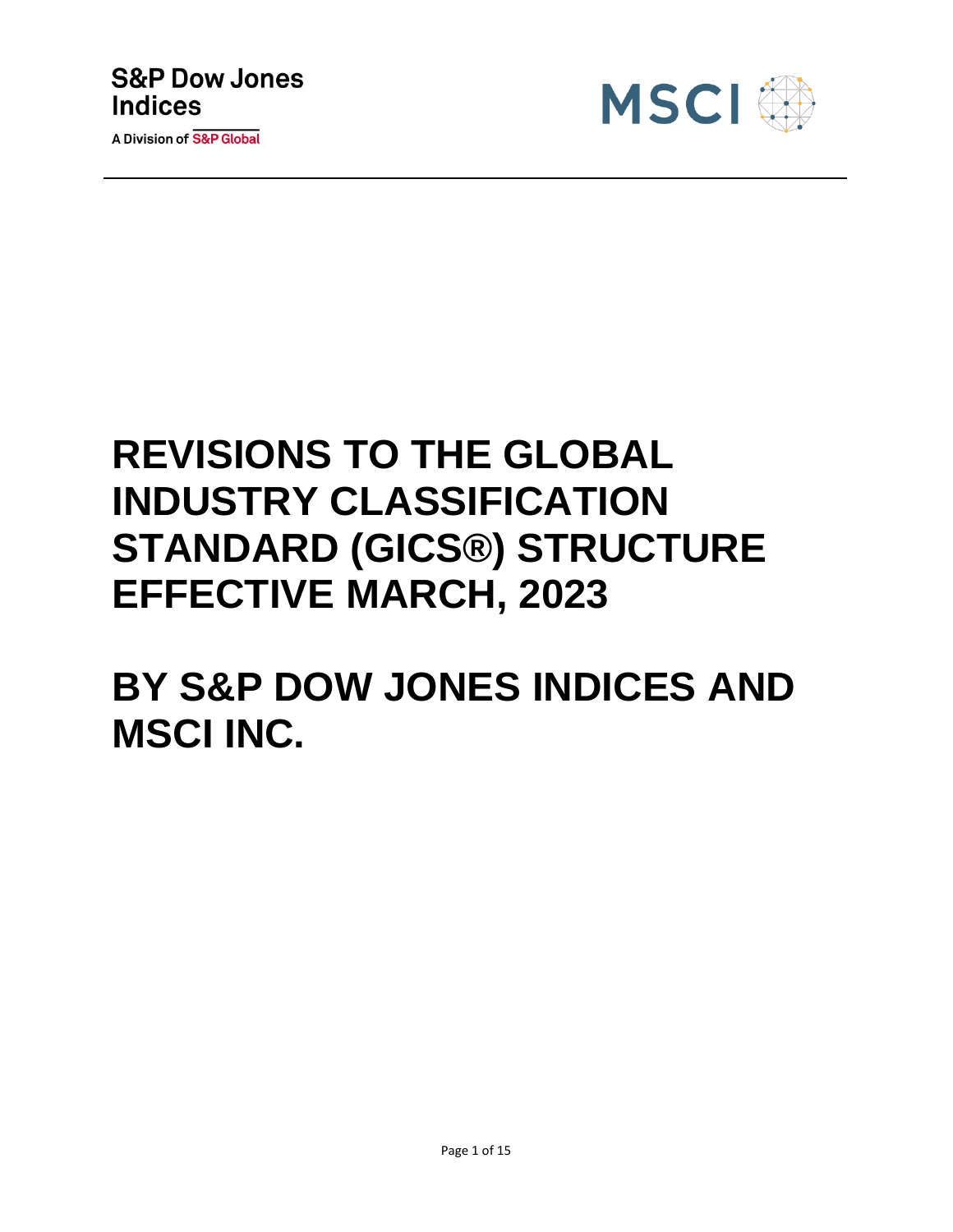

### **CHANGES TO THE GICS STRUCTURE EFFECTIVE MARCH 2023**

**NEW YORK, MARCH 31, 2022** - S&P Dow Jones Indices ("S&P DJI"), a leading provider of financial market indices, and MSCI Inc. (MSCI), a leading provider of research-based indices and analytics, have conducted their annual review of the Global Industry Classification Standard (GICS®) structure.

The annual GICS methodology review is intended to ensure that the GICS structure continues to appropriately represent the global equity markets and, thereby, enable asset owners, asset managers and investment research specialists to make consistent global comparisons by industry. The GICS structure revision is the result of a consultation with market participants.

Based on the consultation feedback received, S&P DJI and MSCI have concluded that the proposed changes related to the reclassification of renewable energy companies and the consolidation of Diversified Banks and Regional Banks will not be implemented due to lack of market consensus. All other changes proposed in the consultation will be implemented as detailed below in GICS Direct and S&P DJI's indices after the close of business (ET) on Friday, March 17, 2023. MSCI will consult with clients regarding implementation in their indexes.

### **CLASSIFICATION OF RETAILERS**

The retail landscape has evolved over the years as retailers are opting to pursue an omni-channel approach to sell their products rather than sticking with mainly brick-and-mortar retail or purely online channels. The demarcation between General Merchandise Stores and Department Stores has diminished as well, since both formats are comprised of retail spaces primarily selling consumer discretionary goods. Retailers that are generating a majority of revenue or earnings from consumable staple items such as food, household, and personal care products warrant a consolidation under the Consumer Staples Sector.

**Market feedback concerning the proposals for retailers was generally favorable.** S&P DJI and MSCI will discontinue Internet & Direct Marketing Retail and classify companies according to the nature of goods sold, merge General Merchandise Stores and Department Stores into a new Sub-Industry called Broadline Retail, shift consumable merchandise sellers to the Consumer Staples Sector, and update the GICS nomenclature for select Retail classifications by replacing the word "Stores" with "Retail".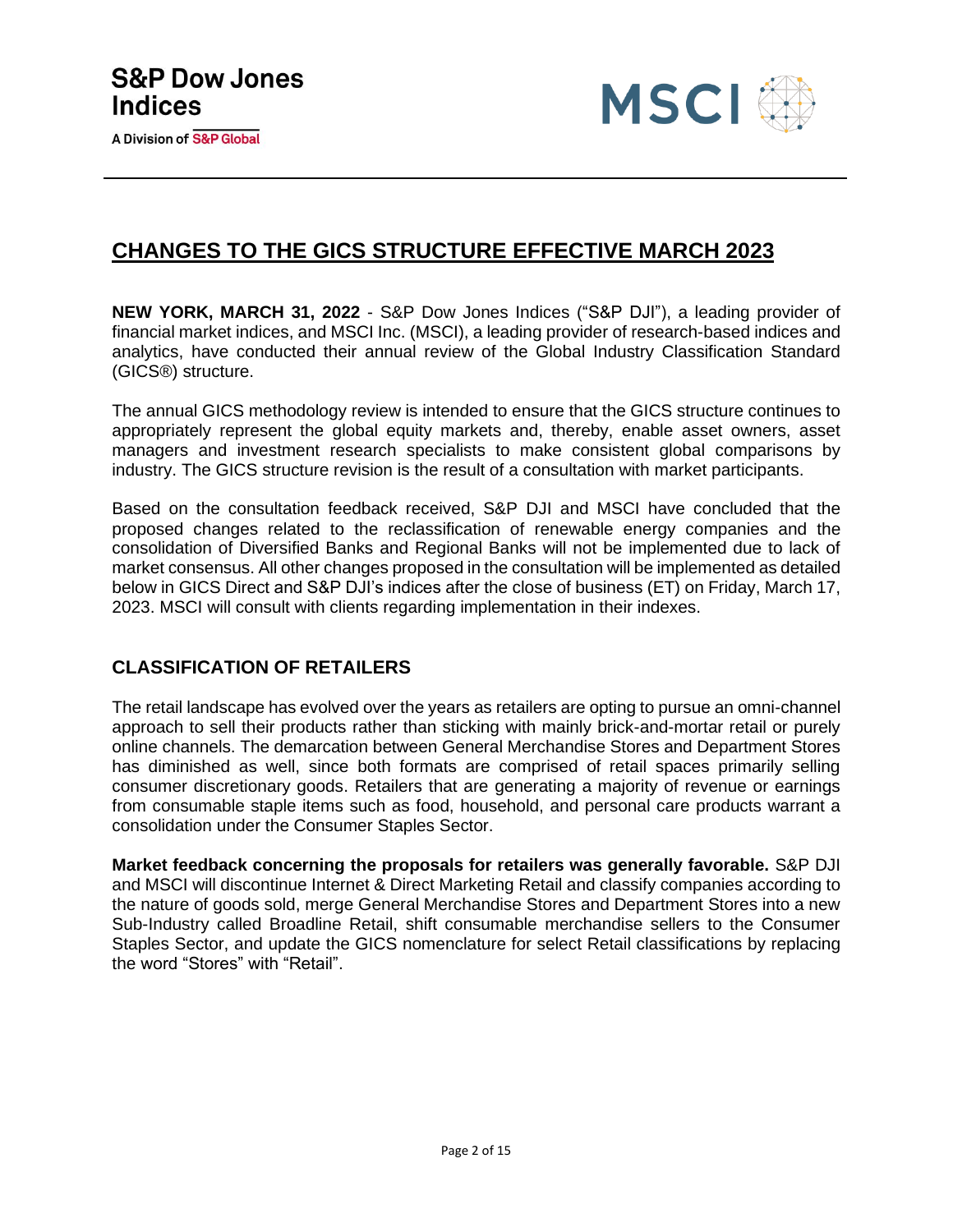

#### Summary of changes and updated definitions:

| Code | <b>Sector</b>        | Code | <b>Industry</b><br>Group                                                                 | Code   | <b>Industry</b>                                                          | Code     | <b>Sub-Industry</b>                                                                              |
|------|----------------------|------|------------------------------------------------------------------------------------------|--------|--------------------------------------------------------------------------|----------|--------------------------------------------------------------------------------------------------|
|      |                      |      |                                                                                          | 255010 | <b>Distributors</b>                                                      | 25501010 | <b>Distributors</b>                                                                              |
|      |                      |      |                                                                                          | 255020 | Internet &<br><b>Direct</b><br><b>Marketing Retail</b><br>(Discontinued) | 25502020 | <b>Internet &amp; Direct</b><br><b>Marketing Retail</b><br>(Discontinued)                        |
|      |                      |      |                                                                                          |        |                                                                          | 25503010 | <b>Department Stores</b><br>(Discontinued)                                                       |
|      |                      |      | <b>Consumer</b><br><b>Discretionary</b><br><b>Distribution</b><br>& Retail (New<br>name) | 255030 | <b>Broadline Retail</b><br>(New name)                                    | 25503020 | <b>General Merchandise</b><br><b>Stores (Discontinued)</b>                                       |
| 25   | Consumer             | 2550 |                                                                                          |        |                                                                          | 25503030 | <b>Broadline Retail (New)</b>                                                                    |
|      | <b>Discretionary</b> |      |                                                                                          |        | <b>Specialty Retail</b>                                                  | 25504010 | <b>Apparel Retail</b>                                                                            |
|      |                      |      |                                                                                          | 255040 |                                                                          | 25504020 | Computer &<br><b>Electronics Retail</b>                                                          |
|      |                      |      |                                                                                          |        |                                                                          | 25504030 | <b>Home Improvement</b><br>Retail                                                                |
|      |                      |      |                                                                                          |        |                                                                          | 25504040 | <b>Other Specialty Retail</b><br>(New name)                                                      |
|      |                      |      |                                                                                          |        |                                                                          | 25504050 | <b>Automotive Retail</b>                                                                         |
|      |                      |      |                                                                                          |        |                                                                          | 25504060 | <b>Homefurnishing Retail</b>                                                                     |
|      |                      |      |                                                                                          |        |                                                                          | 30101010 | <b>Drug Retail</b>                                                                               |
|      |                      |      | <b>Consumer</b>                                                                          |        | <b>Consumer</b>                                                          | 30101020 | <b>Food Distributors</b>                                                                         |
| 30   | <b>Consumer</b>      | 3010 | <b>Staples</b><br><b>Distribution</b>                                                    | 301010 | <b>Staples</b><br><b>Distribution &amp;</b>                              | 30101030 | <b>Food Retail</b>                                                                               |
|      | <b>Staples</b>       |      | & Retail (New<br>name)                                                                   |        | <b>Retail (New</b><br>name)                                              | 30101040 | <b>Consumer Staples</b><br><b>Merchandise Retail</b><br>(New name &<br><b>Definition update)</b> |

Updates to the GICS structure are denoted in red

**Broadline Retail (25503030):** Retailers offering a wide range of consumer discretionary merchandise. This Sub-Industry includes general and discount merchandise retailers, department stores, and on-line retailers and marketplaces selling mostly consumer discretionary merchandise.

**Consumer Staples Merchandise Retail (30101040):** Retailers offering a wide range of consumer staples merchandise such as food, household, and personal care products. This Sub-Industry includes hypermarkets, super centers and other consumer staples retailers such as discount retail spaces and on-line marketplaces selling mostly consumer staples goods.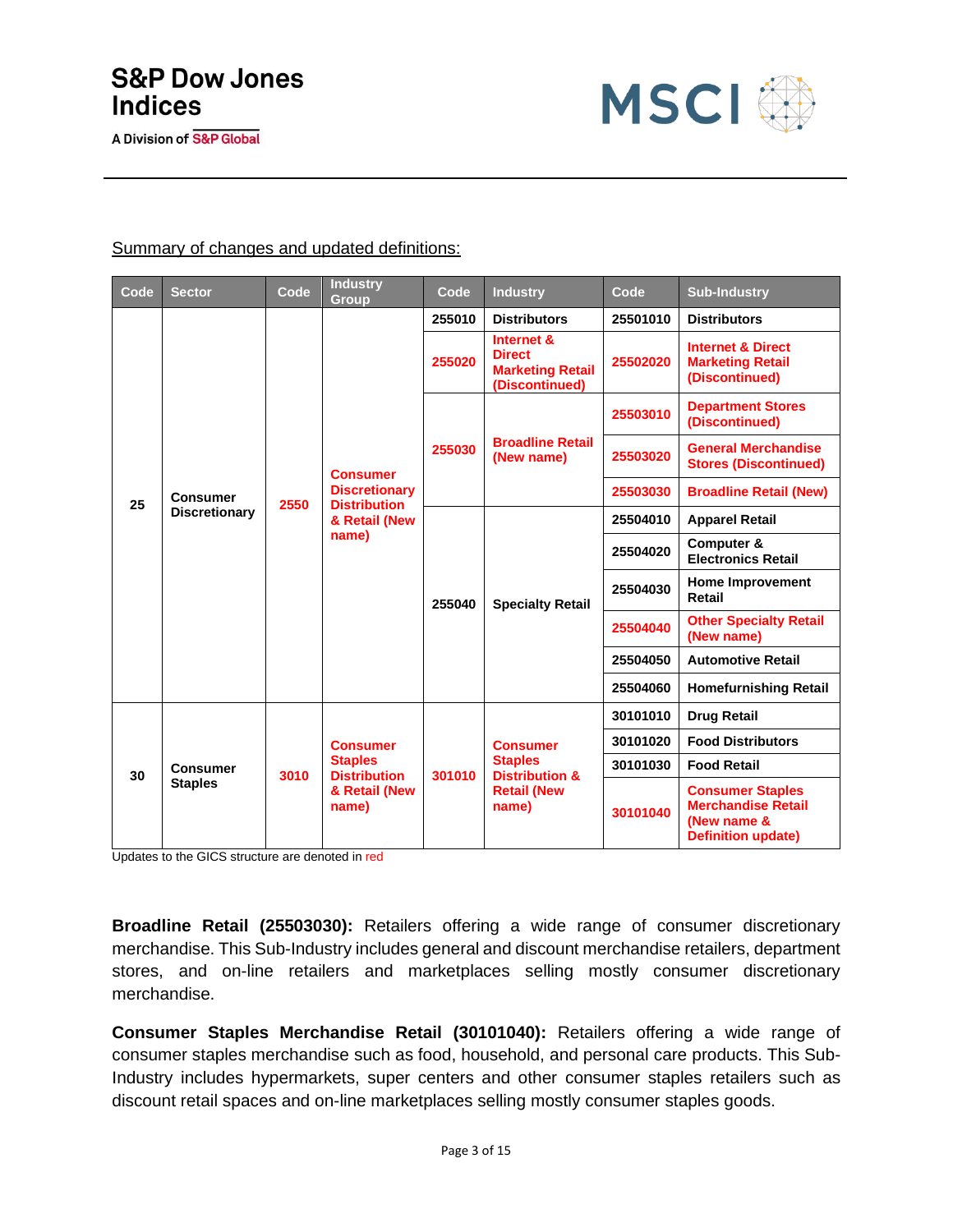

### **CLASSIFICATION OF DATA PROCESSING & OUTSOURCED SERVICES**

Companies classified as Data Processing & Outsourced Services offer services either customized for select industries such as human resources or travel or to diverse industries, as is the case with transaction and payment processing companies offering payment related transaction and payment processing services by connecting consumers, financial institutions, merchants, governments, digital partners, businesses, and other organizations. These support activities are closely aligned with the business support activities covered under the Industrials Sector rather than the Information Technology Sector, and with the Financials Sector in the case of payment processors.

**Market feedback concerning the proposal for Data Processing & Outsourced Services was generally favorable.** Data Processing & Outsourced Services Sub-Industry under the Information Technology Sector will be discontinued and will be moved to the Industrials Sector with an updated definition. In addition, transaction and payment processing companies will be reclassified to a newly created Sub-Industry called Transaction and Payment Processing Services under the Financials Sector. Payroll processing companies will be moved to the Industrials Sector under the Human Resource & Employment Services Sub-Industry with an updated definition. Companies offering travel related data processing and outsourced services will be moved to the Consumer Discretionary Sector under the Hotels, Resorts & Cruise Lines Sub-Industry.

| Code | <b>Sector</b>      | Code       | <b>Industry</b><br><b>Group</b>                    | Code       | <b>Industry</b>                     | Code                         | <b>Sub-Industry</b>                                                                               |
|------|--------------------|------------|----------------------------------------------------|------------|-------------------------------------|------------------------------|---------------------------------------------------------------------------------------------------|
|      |                    |            |                                                    |            |                                     | 20201010                     | <b>Commercial Printing</b>                                                                        |
|      |                    |            | Commercial<br>&<br>Professional<br><b>Services</b> |            | Commercial                          | 20201050                     | <b>Environmental &amp; Facilities</b><br><b>Services</b>                                          |
|      |                    |            |                                                    | 202010     | Services &<br><b>Supplies</b>       | 20201060                     | <b>Office Services &amp; Supplies</b>                                                             |
|      |                    |            |                                                    |            |                                     | 20201070                     | <b>Diversified Support Services</b>                                                               |
| 20   | <b>Industrials</b> | 2020       |                                                    |            |                                     | 20201080                     | <b>Security &amp; Alarm Services</b>                                                              |
|      |                    |            |                                                    | 202020     | Professional<br><b>Services</b>     | 20202010                     | <b>Human Resource &amp;</b><br><b>Employment Services</b><br>(Definition update)                  |
|      |                    |            |                                                    |            |                                     | 20202020                     | <b>Research &amp; Consulting</b><br><b>Services</b>                                               |
|      |                    |            |                                                    |            |                                     | 20202030                     | <b>Data Processing &amp;</b><br><b>Outsourced Services (Sector</b><br>change & definition update) |
| 40   | <b>Financials</b>  | 4020       | <b>Financial</b><br><b>Services</b>                | 402010     | <b>Financial</b><br><b>Services</b> | 40201020                     | <b>Diversified Financial Services</b><br>(New name)                                               |
|      |                    | (New Name) |                                                    | (New name) | 40201030                            | <b>Multi-Sector Holdings</b> |                                                                                                   |

Summary of changes and updated definitions: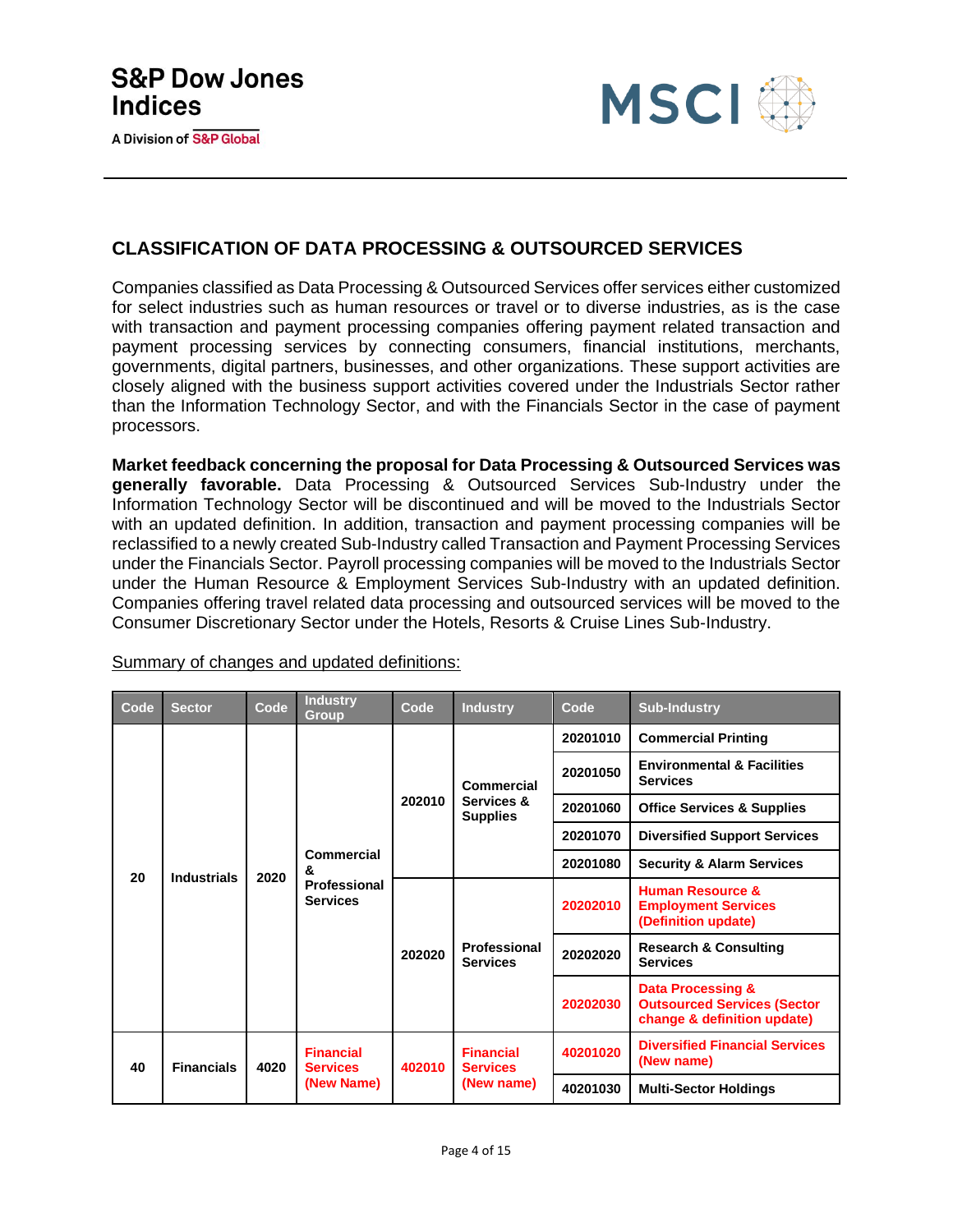A Division of S&P Global



|  |  |  | 40201040 | <b>Specialized Finance</b>                                            |
|--|--|--|----------|-----------------------------------------------------------------------|
|  |  |  | 40201050 | <b>Commercial &amp; Residential</b><br><b>Mortgage Finance (New)*</b> |
|  |  |  | 40201060 | <b>Transaction &amp; Payment</b><br><b>Processing Services (New)</b>  |

Updates to the GICS structure are denoted in red

\*Details regarding the new Sub-Industry named Commercial & Residential Mortgage Finance can be found under the topic 'Classification of Banks and Thrifts & Mortgage Finance' on page 6

**Human Resource & Employment Services (20202010):** Companies providing business support services relating to human capital management. This Sub-Industry includes employment agencies, employee training, payroll processing, benefit & retirement support services, corporate & job seeker recruitment services, and online job portals generating revenue from fees or commissions for offering recruitment services to companies or job seekers.

**Data Processing & Outsourced Services (20202030):** Providers of commercial data processing and/or business process outsourcing services. This Sub-Industry includes companies providing services for customer experience management, back-office automation, and call center management.

**Transaction and Payment Processing Services (40201060):** Providers of transaction & payment processing services and related payment services, including digital/mobile payment processors, payment service providers & gateways, and digital wallet providers.

### **CLASSIFICATION OF BANKS AND THRIFTS & MORTGAGE FINANCE**

The Banks Industry Group comprised of Diversified Banks, Regional Banks, and Thrifts/Savings Banks has evolved over the years with respect to the geographic footprints of these businesses, the laws governing them, and the variety of services being offered. Further, Mortgage Finance, where revenue is more fee-based than interest income based, are distinct from Banks as they mainly offer mortgage finance related products & services for commercial & residential real estate properties. In order to capture these changes, it was proposed to merge Diversified Banks, Regional Banks, and Thrifts/Savings Banks into a single Sub-Industry. It was also proposed to discontinue the Thrifts & Mortgage Finance Sub-Industry under the Banks Industry Group and create a new Commercial & Residential Mortgage Finance Sub-Industry under the Diversified Financials Industry Group (to be renamed Financial Services).

**Market feedback concerning the proposal for Banks was mixed, but favorable for the Thrifts & Mortgage Finance.** Most clients expressed a desire to retain a distinction between Diversified Banks and Regional Banks, although they found merit in merging Thrifts and Savings Banks into an expanded Regional Banks Sub-Industry. In addition, feedback was in favor of discontinuing the Thrifts & Mortgage Finance Sub-Industry under the Banks Industry Group and creating a new Commercial & Residential Mortgage Finance Sub-Industry under the Diversified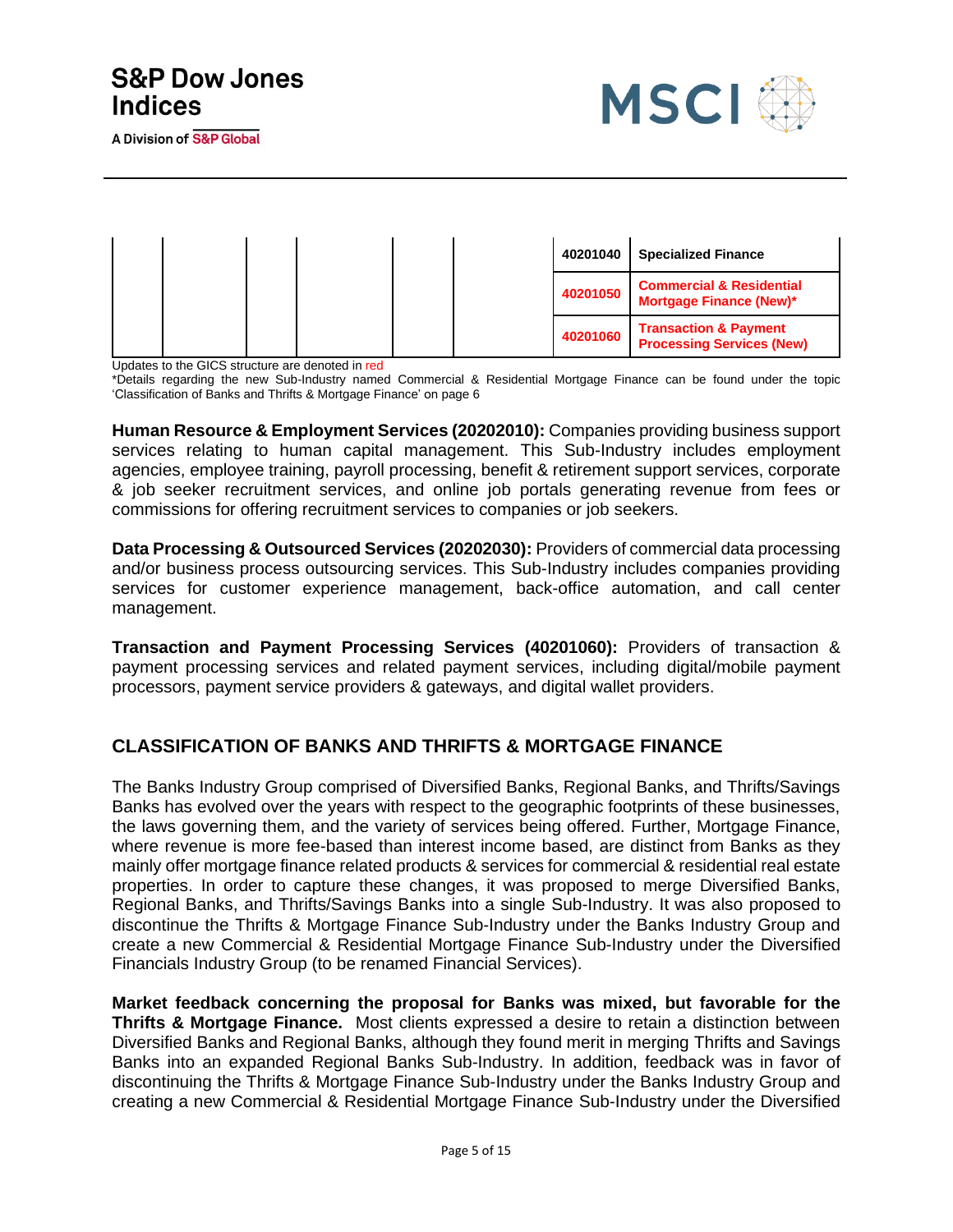

Financials Industry Group (to be renamed Financial Services). Hence, the proposal will be partially adopted. There will be no change to the Diversified Banks Sub-Industry, Thrifts/Savings banks will be merged with Regional Banks, and the change for Thrifts and Mortgage Finance Sub-Industry will be implemented as proposed.

Summary of change and updated definitions:

| Code | Sector            | Code | <b>Industry</b><br><b>Group</b>                   | Code   | <b>Industry</b>                                                   | Code     | <b>Sub-Industry</b>                                                            |
|------|-------------------|------|---------------------------------------------------|--------|-------------------------------------------------------------------|----------|--------------------------------------------------------------------------------|
|      |                   |      |                                                   |        |                                                                   | 40101010 | <b>Diversified Banks</b>                                                       |
| 40   | <b>Financials</b> | 4010 | <b>Banks</b>                                      | 401010 | <b>Banks</b>                                                      | 40101015 | <b>Regional Banks</b><br>(Definition update)                                   |
|      |                   |      |                                                   | 401020 | <b>Thrifts &amp;</b><br><b>Mortgage Finance</b><br>(Discontinued) | 40102010 | <b>Thrifts &amp; Mortgage</b><br><b>Finance</b><br>(Discontinued)              |
|      |                   | 4020 | <b>Financial</b><br><b>Services</b><br>(New Name) | 402010 | <b>Financial Services</b><br>(New Name)                           | 40201020 | <b>Diversified Financial</b><br><b>Services (New name)</b>                     |
|      |                   |      |                                                   |        |                                                                   | 40201030 | <b>Multi-Sector Holdings</b>                                                   |
|      |                   |      |                                                   |        |                                                                   | 40201040 | <b>Specialized Finance</b>                                                     |
|      |                   |      |                                                   |        |                                                                   | 40201050 | <b>Commercial &amp;</b><br><b>Residential Mortgage</b><br><b>Finance (New)</b> |
|      |                   |      |                                                   |        |                                                                   | 40201060 | <b>Transaction &amp;</b><br><b>Payment Processing</b><br>Services (New)*       |

Updates to the GICS structure are denoted in red

**\***Details regarding the new Sub-Industry named Transaction & Payment Processing Services can be found under the topic 'Classification Data Processing & Outsourced Services' on page 5

**Regional Banks (40101015):** Commercial banks, savings banks and thrifts whose business are derived primarily from conventional banking operations such as retail banking, corporate lending and originating various residential and commercial mortgage loans funded mainly through deposits. Regional banks tend to operate in limited geographic regions. Excludes companies classified in the Diversified Banks and Commercial & Residential Mortgage Finance Sub-Industries. Also excludes investment banks classified in the Investment Banking & Brokerage Sub-Industry.

**Commercial & Residential Mortgage Finance (40201050):** Financial companies providing commercial and residential mortgage financing and related mortgage services. This Sub-Industry includes non-deposit funded mortgage lending institutions, building societies, companies providing real estate financing products, loan servicing, mortgage broker services, and mortgage insurance.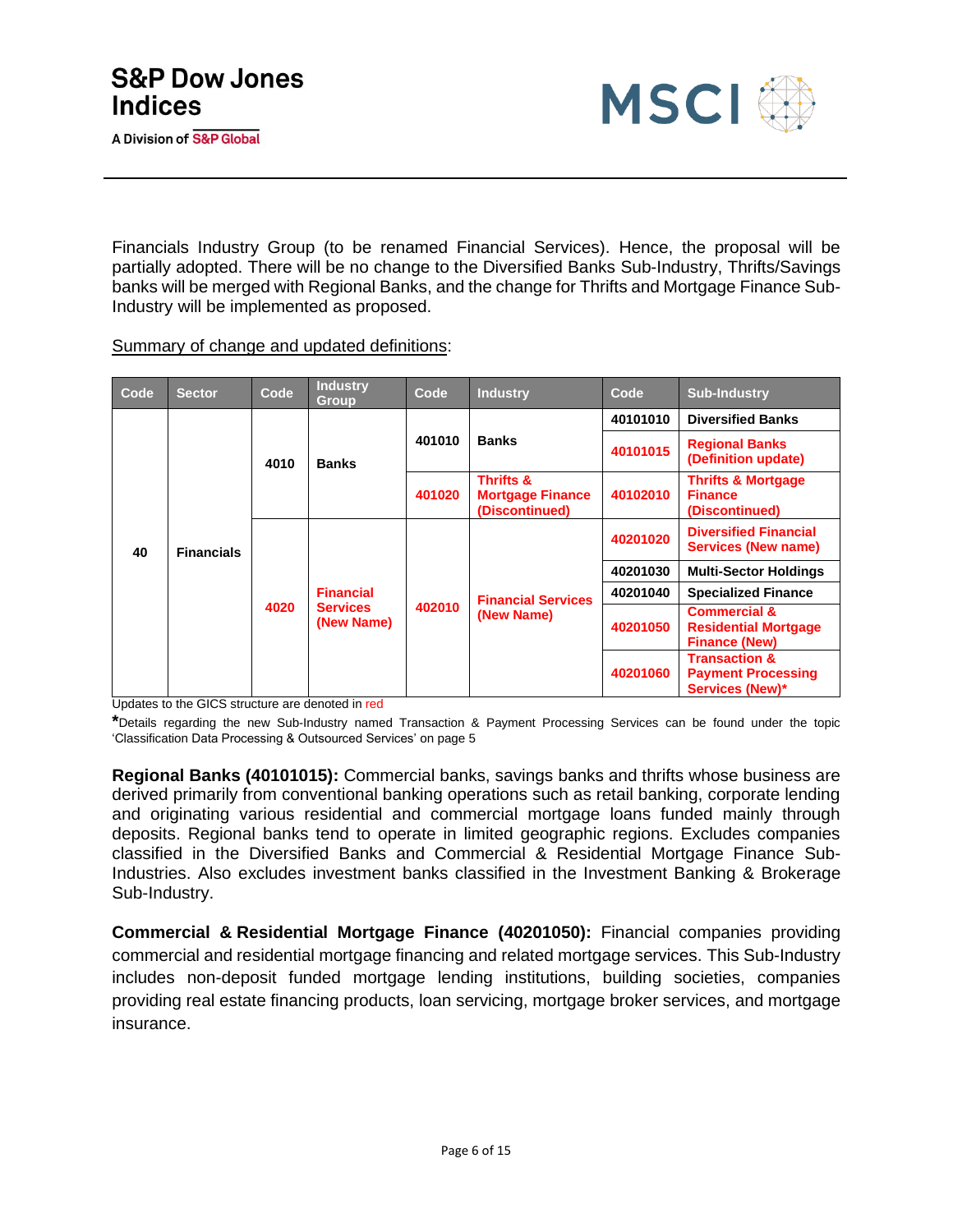

### **CLASSIFICATION OF EQUITY REAL ESTATE INVESTMENT TRUSTS (REITs)**

The companies structured as REITs generally focus on distinct property types such as retail properties, data centers, telecom towers, etc., and only a small percentage of these companies invest in diverse property types.

**Market feedback concerning the proposal for Equity REITs was generally favorable**. Clients confirmed that there is interest in creating additional granularity for REITs to help investors track the increased specialization in the REITs space. It was proposed that Residential REITs will be split into 2 distinct Sub-Industries and Specialized REITs will be split into 5 Sub-Industries. In addition, 8 Industries for REITs and a new Industry Group for Equity REITs will be created. A new Real Estate Management & Development Industry Group and Industry will also be created. Since the consultation feedback concerning the proposals for Equity REITs was largely favorable, the changes will be implemented as proposed.

| Code | <b>Sector</b>         | Code | <b>Industry</b><br><b>Group</b>                                                                    | Code   | <b>Industry</b>                          | Code     | <b>Sub-Industry</b>                                                              |
|------|-----------------------|------|----------------------------------------------------------------------------------------------------|--------|------------------------------------------|----------|----------------------------------------------------------------------------------|
|      |                       |      |                                                                                                    | 601010 | <b>Diversified</b><br><b>REITs (New)</b> | 60101010 | <b>Diversified REITs</b>                                                         |
|      |                       |      |                                                                                                    | 601025 | <b>Industrial</b><br><b>REITs (New)</b>  | 60102510 | <b>Industrial REITs (New code)</b>                                               |
|      |                       |      |                                                                                                    | 601030 | Hotel &<br><b>Resort REITs</b><br>(New)  | 60103010 | <b>Hotel &amp; Resort REITs (New</b><br>code)                                    |
|      |                       |      | <b>Equity Real</b><br><b>Estate</b><br><b>Investment</b><br><b>Trusts</b><br>(REITs) (New<br>name) | 601040 | <b>Office REITs</b><br>(New)             | 60104010 | <b>Office REITs (New code)</b>                                                   |
|      |                       | 6010 |                                                                                                    | 601050 | <b>Health Care</b><br><b>REITs (New)</b> | 60105010 | <b>Health Care REITs (New</b><br>code)                                           |
|      | Real<br><b>Estate</b> |      |                                                                                                    |        | <b>Residential</b><br><b>REITs (New)</b> | 60101060 | <b>Residential REITs</b><br>(Discontinued)                                       |
| 60   |                       |      |                                                                                                    | 601060 |                                          | 60106010 | <b>Multi-Family Residential</b><br><b>REITs (New)</b>                            |
|      |                       |      |                                                                                                    |        |                                          | 60106020 | <b>Single-Family Residential</b><br><b>REITs (New)</b>                           |
|      |                       |      |                                                                                                    | 601070 | <b>Retail REITs</b><br>(New)             | 60107010 | <b>Retail REITs (New code)</b>                                                   |
|      |                       |      |                                                                                                    |        |                                          | 60108010 | <b>Other Specialized REITs</b><br>(Name change, new code&<br>definition update/) |
|      |                       |      |                                                                                                    | 601080 | <b>Specialized</b><br><b>REITs (New)</b> | 60108020 | <b>Self-Storage REITs (New)</b>                                                  |
|      |                       |      |                                                                                                    |        |                                          | 60108030 | <b>Telecom Tower REITs (New)</b>                                                 |
|      |                       |      |                                                                                                    |        |                                          | 60108040 | <b>Timber REITs (New)</b>                                                        |
|      |                       |      |                                                                                                    |        |                                          | 60108050 | <b>Data Center REITs (New)</b>                                                   |
|      |                       | 6020 | <b>Real Estate</b><br><b>Management</b>                                                            | 602010 | <b>Real Estate</b><br><b>Management</b>  | 60201010 | <b>Diversified Real Estate</b><br><b>Activities (New Code)</b>                   |

Summary of change and updated definitions: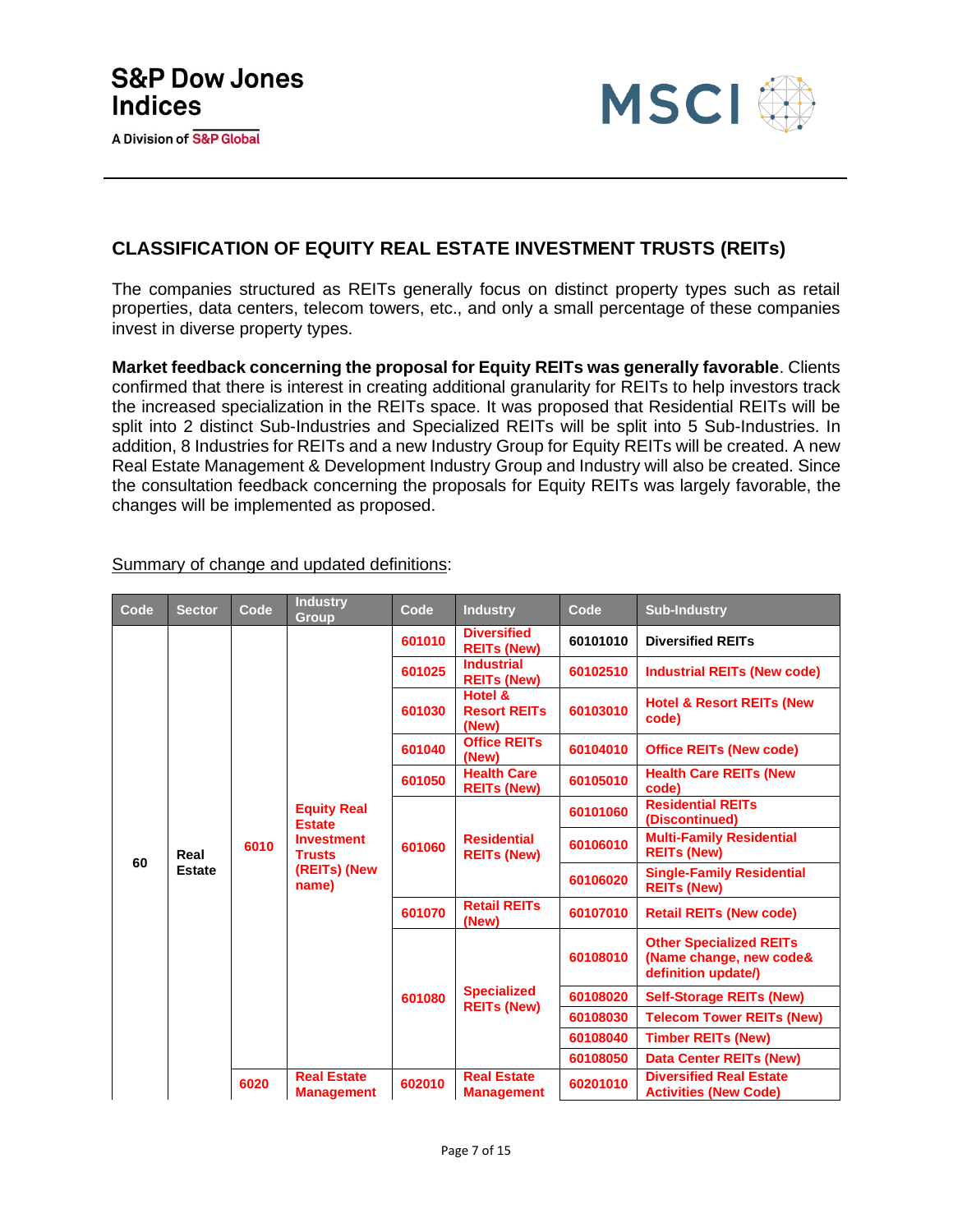A Division of S&P Global



|  | <b>Development</b> | 8<br><b>Development</b> | 60201020 | <b>Real Estate Operating</b><br><b>Companies (New Code)</b> |
|--|--------------------|-------------------------|----------|-------------------------------------------------------------|
|  | (New)              | (New)                   | 60201030 | <b>Real Estate Development</b><br>(New Code)                |
|  |                    |                         | 60201040 | <b>Real Estate Services (New</b><br>Code)                   |

Updates to the GICS structure are denoted in red

**Multi-family Residential REITs (60106010):** Companies or Trusts engaged in the acquisition, development, ownership, leasing, management and operation of apartments and other multifamily housing, including student housing.

**Single-Family Residential REITs (60106020):** Companies or Trusts engaged in the acquisition, development, ownership, leasing, management, and operation of single-family residential housing, including manufactured homes.

**Other Specialized REITs (60108010):** Companies or Trusts engaged in the acquisition, development, ownership, leasing, management and operation of properties not classified elsewhere. This Sub-Industry includes REITs that manage and own properties such as natural gas and crude oil pipelines, gas stations, fiber optic cables, prison, automobile parking, and automobile dealerships.

**Self-Storage REITs (60108020)**: Companies or Trusts engaged in the acquisition, development, ownership, leasing, management and operation of self-storage properties.

**Telecom Tower REITs (60108030):** Companies or Trusts engaged in the acquisition, development, ownership, leasing, management and operation of telecom towers and related structures that support wireless telecommunications.

**Timber REITs (60108040):** Companies or Trusts engaged in the acquisition, development, ownership, leasing, management and operation of timberland and timber-related properties.

**Data Center REITs (60108050):** Companies or Trusts engaged in the acquisition, development, ownership, leasing, management and operation of data center properties.

### **CLASSIFICATION OF TRANSPORTATION**

The Trucking Sub-Industry includes a mix of companies providing cargo/goods and passenger ground transportation services. The passenger ground transportation business has evolved over the years through the development of online apps and marketplaces for taxis and on-demand ride sharing, as well as consumer bicycle and scooter rental platforms. In addition, these companies are distinct from those offering cargo/goods ground transportation services.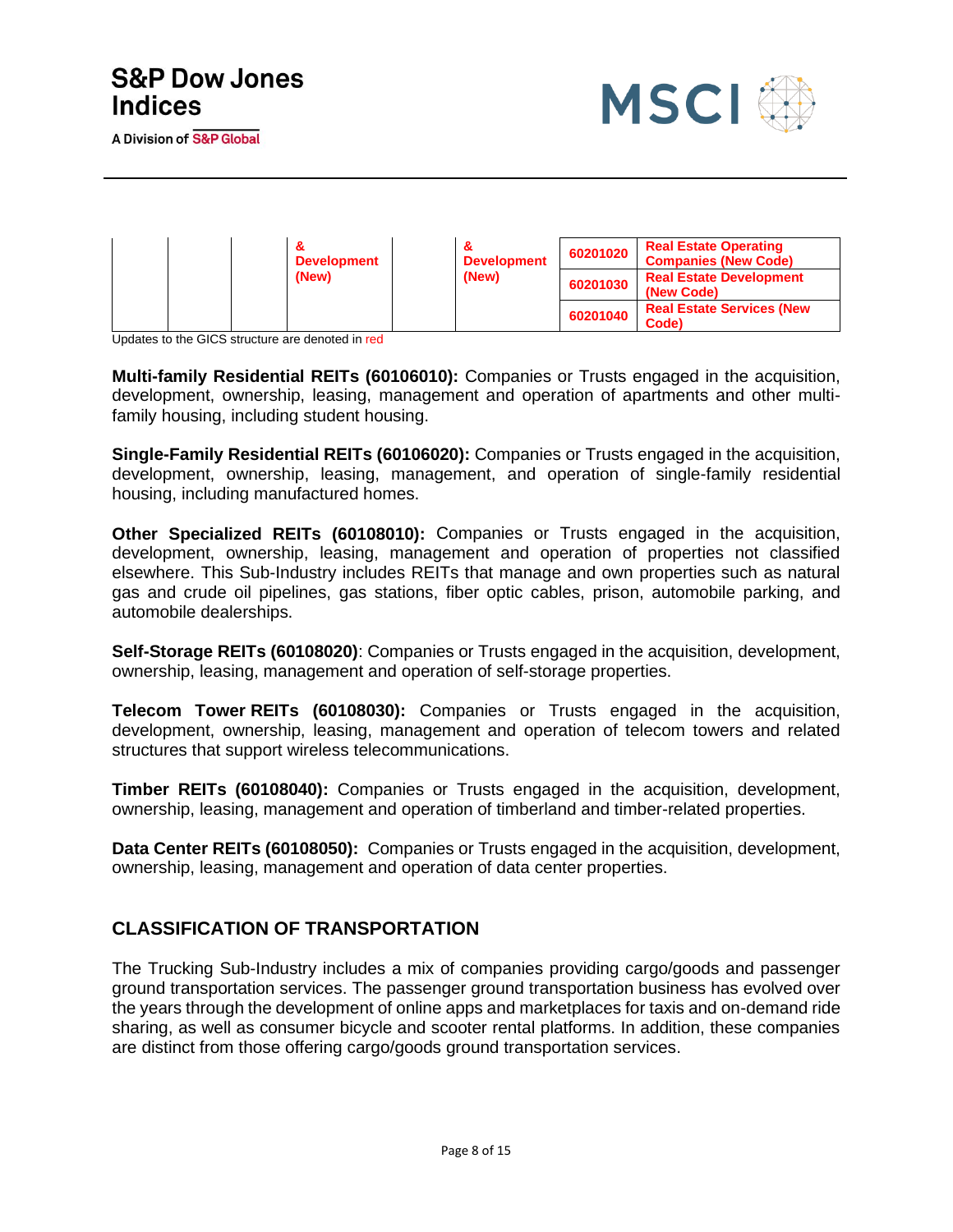

**Market feedback supported the reasoning behind separating passenger land transportation from cargo/goods land transportation.** The Trucking Sub-Industry will be split into two new Sub-Industries to be called Passenger Ground Transportation and Cargo Ground Transportation. For additional clarity, the Airlines Industry and Sub-Industry will also be renamed as Passenger Airlines to better reflect the companies classified there.

Summary of change and updated definitions:

| Code | <b>Sector</b>      | Code | <b>Industry Group</b> | Code   | <b>Industry</b>                                      | Code                                              | <b>Sub-Industry</b>                                    |                                         |
|------|--------------------|------|-----------------------|--------|------------------------------------------------------|---------------------------------------------------|--------------------------------------------------------|-----------------------------------------|
|      |                    |      | <b>Transportation</b> | 203010 | Air Freight &<br>Logistics                           | 20301010                                          | Air Freight &<br>Logistics                             |                                         |
|      |                    | 2030 |                       |        | 203020                                               | <b>Passenger</b><br><b>Airlines (New</b><br>name) | 20302010                                               | <b>Passenger Airlines</b><br>(New name) |
|      |                    |      |                       | 203030 | <b>Marine</b><br><b>Transportation</b><br>(New Name) | 20303010                                          | <b>Marine</b><br><b>Transportation (New</b><br>name)   |                                         |
|      |                    |      |                       | 203040 |                                                      | 20304010                                          | <b>Rail Transportation</b><br>(New name)               |                                         |
| 20   | <b>Industrials</b> |      |                       |        | <b>Ground</b><br><b>Transportation</b>               | 20304020                                          | <b>Trucking</b><br>(Discontinued)                      |                                         |
|      |                    |      |                       |        | (New Name)                                           | 20304030                                          | <b>Cargo Ground</b><br><b>Transportation (New)</b>     |                                         |
|      |                    |      |                       |        |                                                      | 20304040                                          | <b>Passenger Ground</b><br><b>Transportation (New)</b> |                                         |
|      |                    |      |                       |        |                                                      | 20305010                                          | <b>Airport Services</b>                                |                                         |
|      |                    |      |                       | 203050 | <b>Transportation</b><br><b>Infrastructure</b>       | 20305020                                          | Highways &<br><b>Railtracks</b>                        |                                         |
|      |                    |      |                       |        |                                                      | 20305030                                          | <b>Marine Ports &amp;</b><br><b>Services</b>           |                                         |

Updates to the GICS structure are denoted in red

**Cargo Ground Transportation (20304030):** Companies providing ground transportation services for goods and freight.

**Passenger Ground Transportation (20304040):** Companies providing passenger ground transportation and related services, including bus, taxi, vehicle rental, ride sharing and on-demand ride sharing platforms, and other passenger logistics.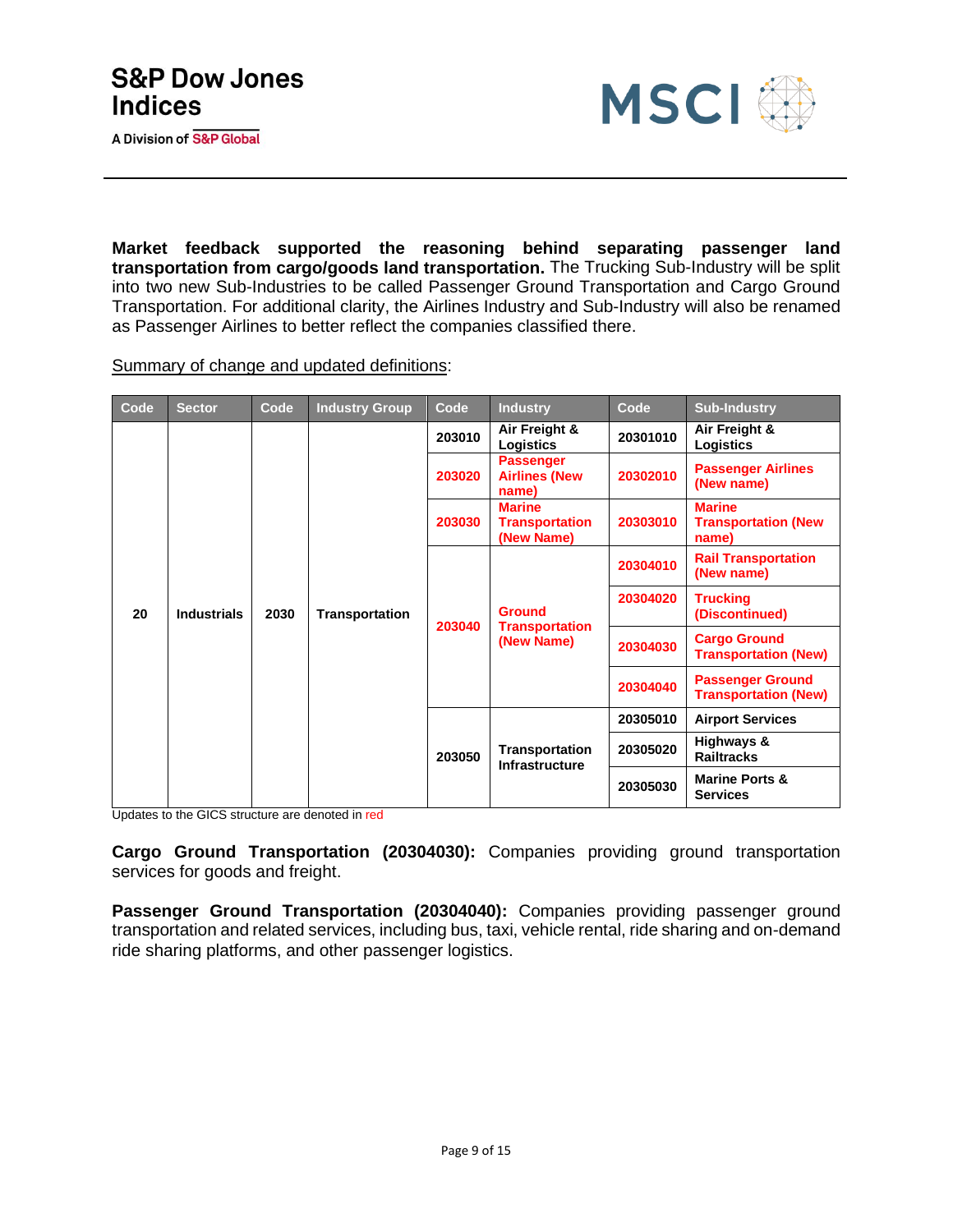



#### **CLASSIFICATION OF RENEWABLE ENERGY COMPANIES**

**The consultation proposals related to the classification of renewable energy companies will not be adopted at this time.** Although there is a rapid growth in investment and capacity in the renewable energy generation space that is transforming the competitive landscape of both the Energy and Utilities Sectors, with renewable energy generation sources becoming significant competitors to traditional energy source providers, feedback from clients and additional internal analysis suggests that there is not a consensus yet on how to reflect these changes in the GICS structure. It is likely that this topic will be revisited in a future Structure Review by S&P DJI and MSCI.

#### **UPDATE TO GICS DEFINITION: CLASSIFICATION OF CANNABIS**

The cannabis industry has expanded rapidly in recent years due to an ease in regulations and increased discovery of uses for a variety of applications. The legality of recreational usage is still inconsistent globally, whereas legal medicinal use is more widespread. Additional uses are still in a nascent stage. **In addition, the market feedback was also mixed and hence, the Pharmaceuticals Sub-Industry definition will not be updated at this time.**

#### **ADDITIONAL UPDATES IN SELECT GICS INDUSTRY AND SUB-INDUSTRY NAMES**

Various GICS Industry and Sub-Industry names will be updated to increase clarity and consistency across the GICS structure. The additional name changes that were not part of the original consultation are denoted in blue in the below table.

A full list of GICS structure related changes including updated GICS codes and names can be found in the accompanying summary.

#### **Summary of March 17, 2023 GICS Structure Changes:**

| <b>INDUSTRY GROUP LEVEL</b> |      |                                    |                                                   |  |  |  |  |
|-----------------------------|------|------------------------------------|---------------------------------------------------|--|--|--|--|
| Type of change              | Code | <b>Current Industry Group Name</b> | <b>New Industry Group Name</b>                    |  |  |  |  |
| New Name                    | 2550 | Retailing                          | Consumer Discretionary Distribution & Retail      |  |  |  |  |
| New Name                    | 3010 | Food & Staples Retailing           | <b>Consumer Staples Distribution &amp; Retail</b> |  |  |  |  |
| New Name                    | 4020 | <b>Diversified Financials</b>      | <b>Financial Services</b>                         |  |  |  |  |
| New Name                    | 6010 | <b>Real Estate</b>                 | Equity Real Estate Investment Trusts (REITs)      |  |  |  |  |
| <b>New</b>                  | 6020 |                                    | Real Estate Management & Development              |  |  |  |  |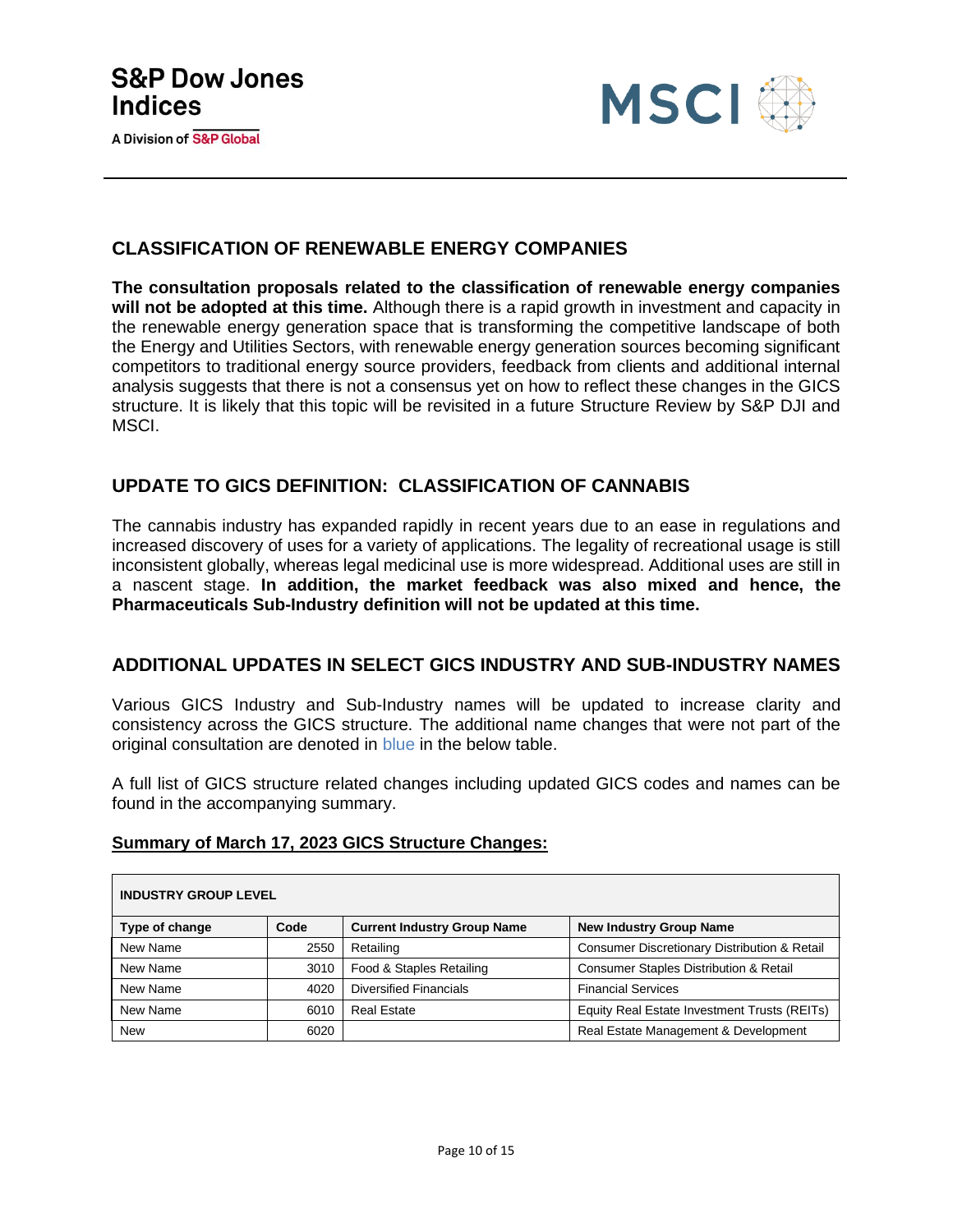A Division of S&P Global



| Type of change                                    | Code     | <b>Current Industry Name</b>                               | <b>New Industry Name</b>                                                     |
|---------------------------------------------------|----------|------------------------------------------------------------|------------------------------------------------------------------------------|
| <b>New Name</b>                                   | 203020   | <b>Airlines</b>                                            | <b>Passenger Airlines</b>                                                    |
| New Name                                          | 203030   | Marine                                                     | Marine Transportation                                                        |
| New Name                                          | 203040   | Road & Rail                                                | <b>Ground Transportation</b>                                                 |
| <b>New Name</b>                                   | 251010   | <b>Auto Components</b>                                     | <b>Automobile Components</b>                                                 |
| Discontinued                                      | 255020   | Internet & Direct Marketing Retail                         |                                                                              |
| New Name                                          | 255030   | <b>Multiline Retail</b>                                    | <b>Broadline Retail</b>                                                      |
| New Name                                          | 301010   | Food & Staples Retailing                                   | <b>Consumer Staples Distribution &amp; Retail</b>                            |
| <b>New Name</b>                                   | 303020   | <b>Personal Products</b>                                   | <b>Personal Care Products</b>                                                |
| Discontinued                                      | 401020   | Thrifts & Mortgage Finance                                 |                                                                              |
| New Name                                          | 402010   | <b>Diversified Financial Services</b>                      | <b>Financial Services</b>                                                    |
| New Name                                          | 601010   | <b>Equity Real Estate Investment Trusts</b><br>(REITs)     | <b>Diversified REITs</b>                                                     |
| <b>New</b>                                        | 601025   |                                                            | <b>Industrial REITs</b>                                                      |
| <b>New</b>                                        | 601030   |                                                            | <b>Hotel &amp; Resort REITs</b>                                              |
| <b>New</b>                                        | 601040   |                                                            | Office REITs                                                                 |
| New                                               | 601050   |                                                            | <b>Health Care REITs</b>                                                     |
| New                                               | 601060   |                                                            | <b>Residential REITs</b>                                                     |
| <b>New</b>                                        | 601070   |                                                            | <b>Retail REITs</b>                                                          |
| New                                               | 601080   |                                                            | <b>Specialized REITs</b>                                                     |
| New Code                                          | 602010   | Real Estate Management &<br>Development                    |                                                                              |
| <b>SUB-INDUSTRY LEVEL</b>                         |          |                                                            |                                                                              |
| Type of change                                    | Code     | <b>Current Sub-Industry Name</b>                           | <b>New Sub-Industry Name</b>                                                 |
| <b>New Name</b>                                   | 15103010 | <b>Metal &amp; Glass Containers</b>                        | <b>Metal, Glass &amp; Plastic Containers</b>                                 |
| <b>New Name</b>                                   | 15103020 | <b>Paper Packaging</b>                                     | Paper & Plastic Packaging Products &<br><b>Materials</b>                     |
| <b>New Name</b>                                   | 20106010 | <b>Construction Machinery &amp; Heavy</b><br><b>Trucks</b> | <b>Construction Machinery &amp; Heavy</b><br><b>Transportation Equipment</b> |
| <b>New Name</b>                                   | 20106020 | <b>Industrial Machinery</b>                                | <b>Industrial Machinery &amp; Supplies &amp;</b><br><b>Components</b>        |
| <b>Definition Update</b>                          | 20202010 | Human Resource & Employment<br>Services                    |                                                                              |
| Sector Change, New<br>Code & Definition<br>Update | 20202030 | Data Processing & Outsourced<br>Services                   |                                                                              |
| <b>New Name</b>                                   | 20302010 | <b>Airlines</b>                                            | <b>Passenger Airlines</b>                                                    |
| New Name                                          | 20303010 | Marine                                                     | <b>Marine Transportation</b>                                                 |
| New Name                                          | 20304010 | Railroads                                                  | Rail Transportation                                                          |
| Discontinued                                      | 20304020 | Trucking                                                   |                                                                              |
| New                                               | 20304030 |                                                            | Cargo Ground Transportation                                                  |
| New                                               | 20304040 |                                                            | Passenger Ground Transportation                                              |
| <b>New Name</b>                                   | 25101010 | <b>Auto Parts &amp; Equipment</b>                          | <b>Automotive Parts &amp; Equipment</b>                                      |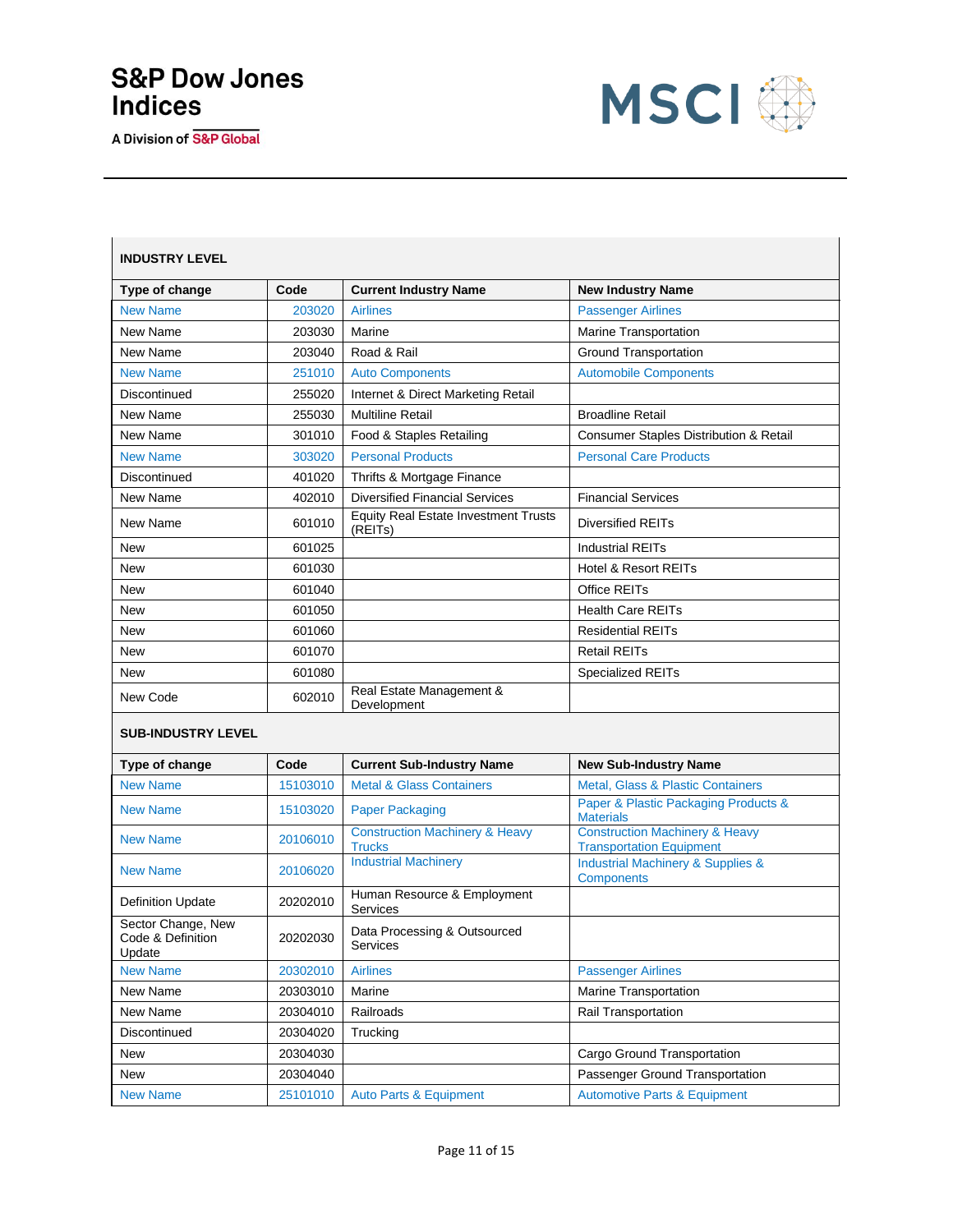A Division of S&P Global



| Discontinued                           | 25502020 | Internet & Direct Marketing Retail          |                                                |
|----------------------------------------|----------|---------------------------------------------|------------------------------------------------|
| Discontinued                           | 25503010 | <b>Department Stores</b>                    |                                                |
| Discontinued                           | 25503020 | <b>General Merchandise Stores</b>           |                                                |
| <b>New</b>                             | 25503030 |                                             | <b>Broadline Retail</b>                        |
| New Name                               | 25504040 | <b>Specialty Stores</b>                     | <b>Other Specialty Retail</b>                  |
| New Name & Definition<br>Update        | 30101040 | <b>Hypermarkets &amp; Super Centers</b>     | Consumer Staples Merchandise Retail            |
| <b>New Name</b>                        | 30201030 | <b>Soft Drinks</b>                          | Soft Drinks & Non-alcoholic Beverages          |
| <b>New Name</b>                        | 30202010 | <b>Agricultural Products</b>                | <b>Agricultural Products &amp; Services</b>    |
| <b>New Name</b>                        | 30302010 | <b>Personal Products</b>                    | <b>Personal Care Products</b>                  |
| <b>Definition Update</b>               | 40101015 | <b>Regional Banks</b>                       |                                                |
| Discontinued                           | 40102010 | Thrifts & Mortgage Finance                  |                                                |
| New Name                               | 40201020 | <b>Other Diversified Financial Services</b> | <b>Diversified Financial Services</b>          |
| <b>New</b>                             | 40201050 |                                             | Commercial & Residential Mortgage Finance      |
| <b>New</b>                             | 40201060 |                                             | Transaction & Payment Processing Services      |
| Discontinued                           | 45102020 | Data Processing & Outsourced<br>Services    |                                                |
| <b>New Name</b>                        | 45301010 | <b>Semiconductor Equipment</b>              | <b>Semiconductor Materials &amp; Equipment</b> |
| New Code                               | 60102510 | <b>Industrial REITs</b>                     |                                                |
| New Code                               | 60103010 | Hotel & Resort REITs                        |                                                |
| New Code                               | 60104010 | <b>Office REITs</b>                         |                                                |
| New Code                               | 60105010 | <b>Health Care REITs</b>                    |                                                |
| Discontinued                           | 60101060 | <b>Residential REITs</b>                    |                                                |
| New                                    | 60106010 |                                             | Multi-Family Residential REITs                 |
| <b>New</b>                             | 60106020 |                                             | Single-Family Residential REITs                |
| New Code                               | 60107010 | <b>Retail REITs</b>                         |                                                |
| New Name/New<br>Code/Definition Update | 60108010 | Specialized REITs                           | Other Specialized REITs                        |
| <b>New</b>                             | 60108020 |                                             | Self-Storage REITs                             |
| New                                    | 60108030 |                                             | <b>Telecom Tower REITs</b>                     |
| <b>New</b>                             | 60108040 |                                             | <b>Timber REITs</b>                            |
| <b>New</b>                             | 60108050 |                                             | Data Center REITs                              |
| New Code                               | 60201010 | <b>Diversified Real Estate Activities</b>   |                                                |
| New Code                               | 60201020 | <b>Real Estate Operating Companies</b>      |                                                |
| New Code                               | 60201030 | Real Estate Development                     |                                                |
| New Code                               | 60201040 | <b>Real Estate Services</b>                 |                                                |

The new GICS structure will consist of 11 Sectors, 25 Industry Groups, 74 Industries and 163 Sub-Industries.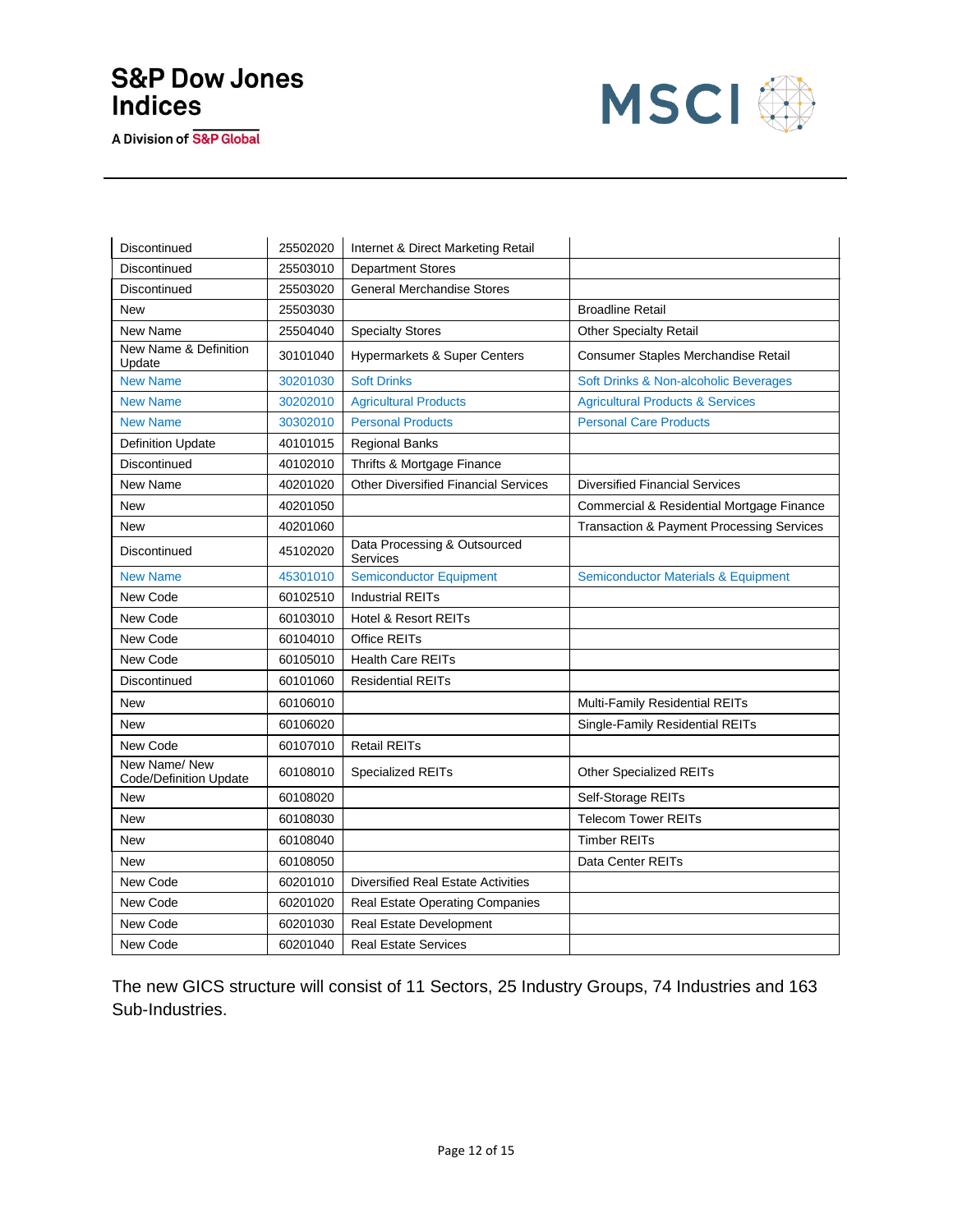

#### **IMPLEMENTATION TIMELINE AND LIST OF IMPACTED COMPANIES**

The changes to the GICS structure will be implemented in GICS Direct and S&P DJI's indices after the close of business (ET) on Friday, March 17, 2023. MSCI will consult with clients regarding implementation into their indexes.

A select list of large market capitalization companies affected by the changes will be announced no later than June 30, 2022.

The full list of companies affected by these changes will be made available to clients no later than December 15, 2022.

For more information regarding the GICS structure, please visit S&P Dow Jones Indices' web site at [www.spglobal.com/spdji/en/](https://www.spglobal.com/spdji/en/) and MSCI's web site at www.msci.com.

--End--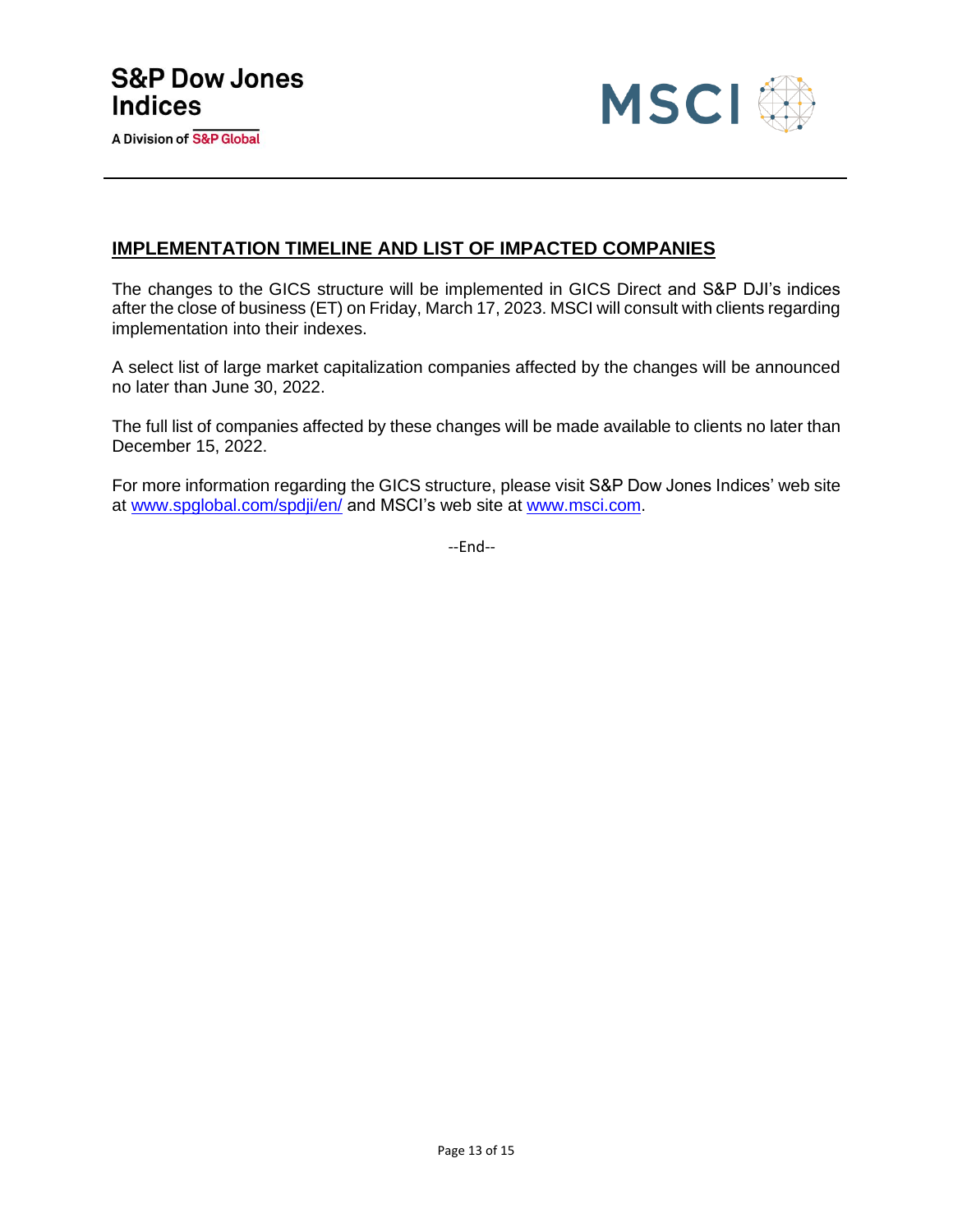A Division of S&P Global



#### **ABOUT S&P DOW JONES INDICES**

S&P Dow Jones Indices is the largest global resource for essential index-based concepts, data and research, and home to iconic financial market indicators, such as the S&P 500® and the Dow Jones Industrial Average®. More assets are invested in products based on our indices than products based on indices from any other provider in the world. Since Charles Dow invented the first index in 1884, S&P DJI has been innovating and developing indices across the spectrum of asset classes that have helped define the way investors measure and trade the markets.

S&P Dow Jones Indices is a division of S&P Global (NYSE: SPGI), which provides essential intelligence for individuals, companies, and governments to make decisions with confidence. For more information, visit [www.spglobal.com/spdji.](https://spgl.sharepoint.com/sites/IMPGGICSHub/Shared%20Documents/GICS%20Administration/2021%20GICS%20Consultation/Announcements%20&%20other%20notice%20drafts/www.spglobal.com/spdji)

**For more information:** 

**S&P Dow Jones Indices:** [Index\\_services@spglobal.com](mailto:Index_services@spglobal.com)

**Media Inquiries:** [spdji\\_communications@spglobal.com](mailto:spdji_communications@spglobal.com)

#### **ABOUT MSCI**

MSCI is a leading provider of critical decision support tools and services for the global investment community. With over 50 years of expertise in research, data and technology, we power better investment decisions by enabling clients to understand and analyze key drivers of risk and return and confidently build more effective portfolios. We create industry-leading research-enhanced solutions that clients use to gain insight into and improve transparency across the investment process.

For more information, visit us at www.msci.com.

Media Inquiries:

[PR@msci.com](mailto:PR@msci.com)

Sam Wang +1 212 804 5244 Melanie Blanco +1 212 981 1049 Laura Hudson +44 20 7336 9653

MSCI Global Client Service

EMEA Client Service + 44 20 7618.2222 Americas Client Service +1 888 588 4567 (toll free) Asia Pacific Client Service + 852 2844 9333